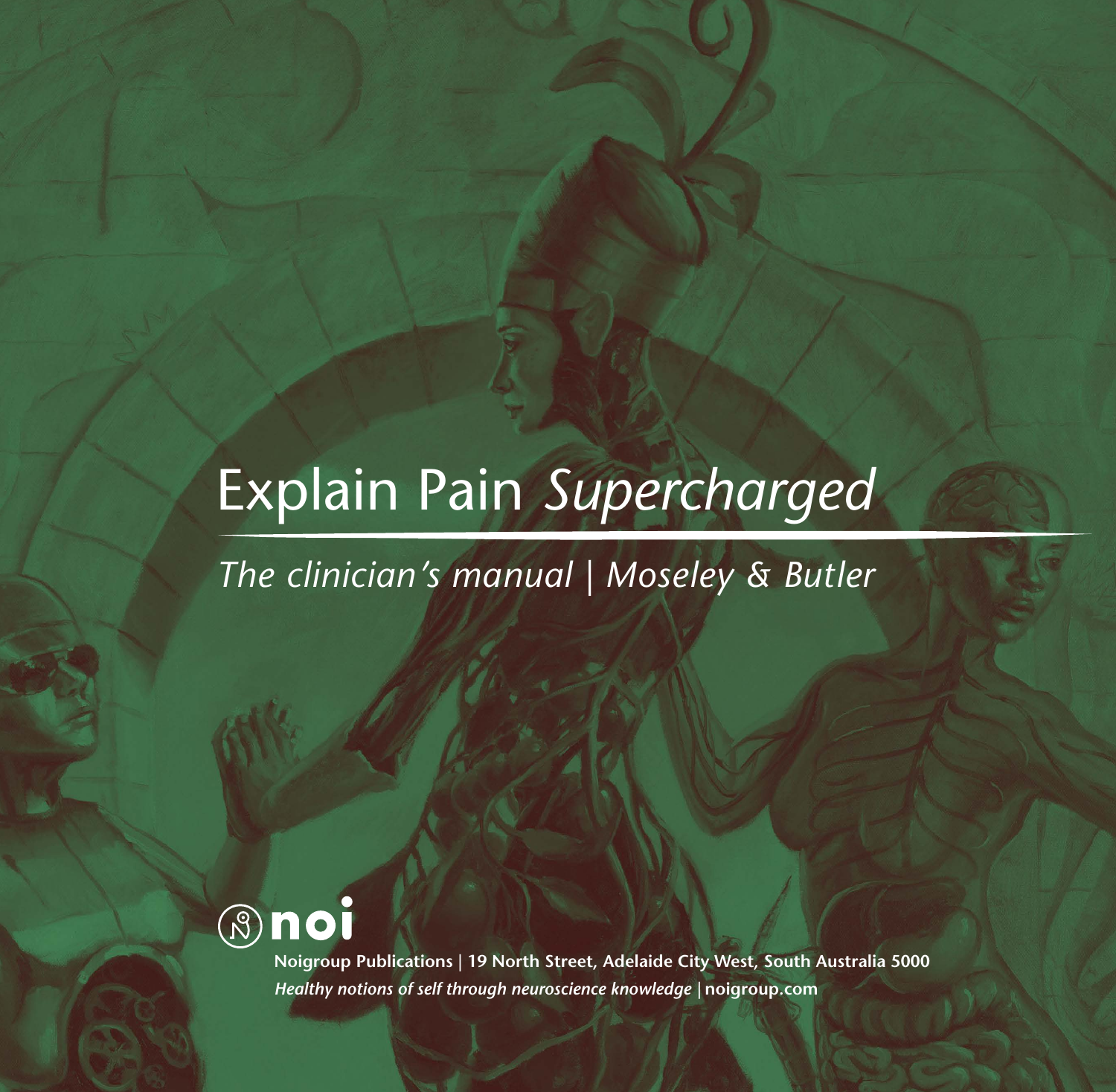## Fifteen years of Explain Pain

*Explain Pain* (EP) was first published in English well over a decade ago. It has now been translated into five other languages and converted to an ebook and an audio book. A second edition arrived in 2013 and although it looked pretty much the same as the first and the key messages remained intact, the 'implications' section underwent a significant revamp. Additions came mainly on the back of another 100 new scientific articles and evidence that its clinical effects had been endorsed by a number of independent research groups in several different countries and languages.

EP was and still is, in many ways a revolutionary addition to the pain library – with striking artwork from Sunyata, it provides an entertaining and somewhat irreverent introduction to modern pain science. We aimed to make it a conversation piece, in some ways lighthearted, yet entirely respectful of the complexity and magnificence of our in-built protective systems.

Since EP was first published, we have had countless conversations with clinicians, patients, health departments, sports people, politicians and artists about what works and what remains a challenge, about their favourite (and least favourite!) pictures and their most useful chapters; about patient responses (good and not so good) and about their own attempts to more effectively integrate the material with their clinical practice.

One theme that has emerged time and time again is the need for another resource. Something that fills the void that sits between EP and the scientific literature. This is, remarkably, a substantial void – many have pleaded in frustration for something that takes them beyond EP but doesn't put them to sleep or intimidate the whoopsies out of them – something that is written in a way that does not bamboozle but does not condescend. It became very clear from:



*Figure 1.1 The clinician's iceberg of knowledge* 

- **• students** who are increasingly expected to have an understanding of pain science that exceeds what is presented in EP, to
- **• clinicians** who appreciate that what they need to know greatly outweighs what they need to pass on (Figure 1.1) and that they require educational skills and language to transfer an effective EP story, to
- **• scientists**  who need a language with which they can bring their science alive in the hands of those at the coalface, and finally to
- **• curious, clever and highly committed people in pain** who just want to know more.

We needed a kind of EP Plus, or EP In More Detail. So here it is... *Explain Pain Supercharged.*

We want *Explain Pain Supercharged (EP Supercharged)* to be the go-to resource for people who seek more knowledge about pain, and who want to learn more about how to Explain Pain. As you may realise, we have taken on a very ambitious and serious challenge. It is a challenge made all the more important by a worrying trend we see emerging across the world, of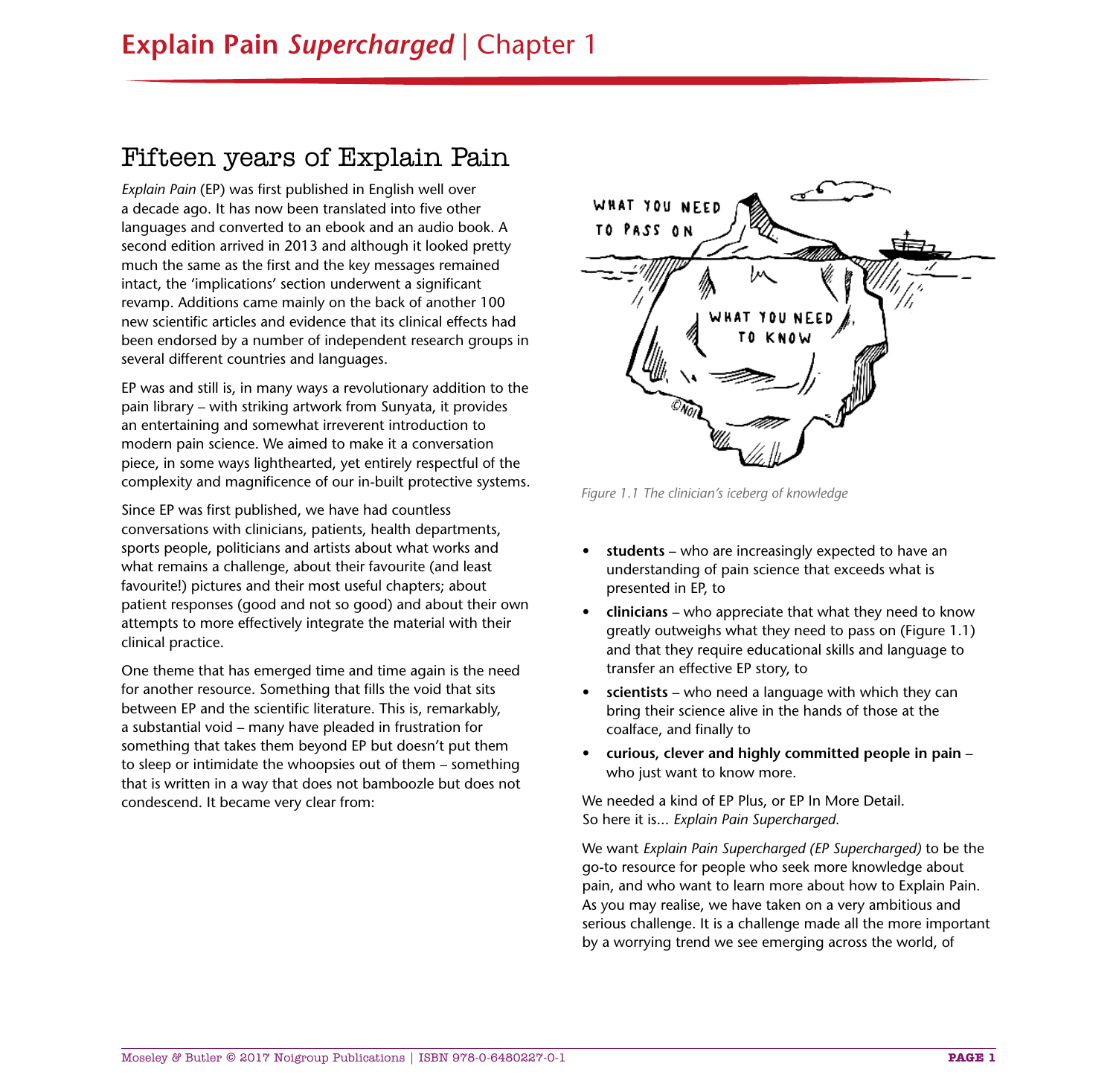people seeing the commercial value of the Explain Pain Revolution without seeing the critical importance of *actually understanding* what is going on. 'Brands' have emerged and products are being aggressively marketed, with what seems to be little care for quality control and for really equipping clinicians with the resources to Explain Pain well. We have seen clinicians fork out precious dough, only to be given scripts and low quality imitations. They arrive at our email door with comments such as *'I did the* [insert branded name of explaining pain here] *and it didn't work'*. Of course it didn't! You need to 'get it<sup>'1</sup> and getting it can be hard.

We all know that 'Entrepreneurs sans Scruples' emerge whenever something seems truly good, but here the stakes are really high because we are messing with the lives of real people in real need. We want you to deeply understand Explain Pain, or therapeutic neuroscience education, or pain neuroscience education<sup>2</sup> or whatever you want to call it. We want you to be able to think and to adapt as new knowledge emerges. We want you to be able to use *EP Supercharged* every time you stumble, to work out why you stumbled and how to get back up.

Figure 1.2 gives you an idea of where we see this book fitting. It builds on *Explain Pain* [1] and refers to it. It utilises *The Explain Pain Handbook: Protectometer* [2] – an interactive guidebook for taking on the EP journey. It also draws on the metaphors and stories in *Painful Yarns* [3]. *EP Supercharged* provides the reader (or we prefer to think of you as an adventurer) with the more complete scientific story that underpins these other resources, their content and their application.

#### **A note on referencing**

Throughout this book we will be referring to the other Explain Pain tools. Look out for these symbols, for example [EP11] refers to page 11 of Explain Pain, and [PY55] refers to page 55 of Painful Yarns.

1 To 'get it' means you really understand it so well you can feel it in your bones.

2 Although let's face it Dorothy – you are not just in neuroscience anymore.

## The Explain Pain resources

**Scientific Jargon Meter**







EXPLAIN PAIN HANDBOOK: PROTECTOMETER For pain sufferers to use on their own or with clinicians.



PAINFUL YARNS Metaphors and stories for pain sufferers and anybody interested in pain.



EXPLAIN PAIN SUPERCHARGED For clinicians and interested pain sufferers.



*Figure 1.2 The Explain Pain resources*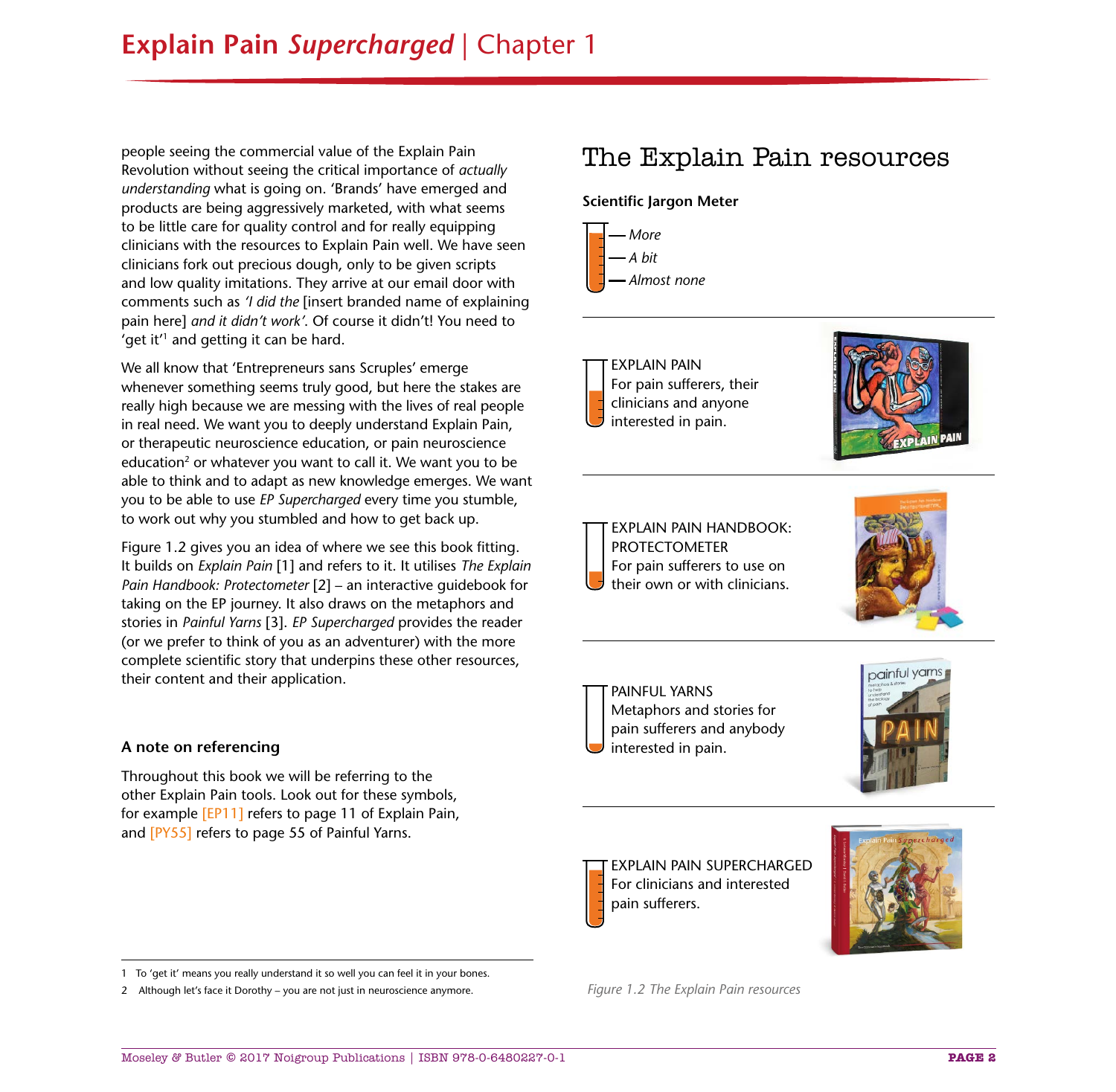## Explain Pain in a nutshell

To put *EP Supercharged* into context as you embark on this adventure, it is worth iterating six of the key themes in EP.

#### 1. Pain is very normal and very amazing

The systems that serve to protect our body are very sophisticated. The most sophisticated of these systems is the *feeling* system – the system that produces our feelings. Pain,<sup>3</sup> one of these feelings, is perhaps the most potent experience as far as making us behave in a certain way. It depends on a glorious system that is predictive, intuitive, evaluative, infinitomodal,<sup>4</sup> dynamic and modifiable. It is also however, a brutally effective system for the very reason that pain is usually so unpleasant. Pain hurts!

If you have pain right now you are not alone – about 20% of humans have pain that has persisted for more than 3 months. For everyone in pain we can say one thing for sure – it hurts because your brain is convinced that *your body needs protecting.* This is the simple bit – it really is simple.

If your brain thinks a part of your body is in danger and needs protecting, then the brain will make that part of your body hurt. You have no say in this. It is happening outside of your awareness or control. It is your brain's conviction.<sup>5</sup>

Simple? This is also the *huge* challenge of pain – there are many situations in which pain does not seem to match the amount of danger your body tissues are truly in. The massive amount of scientific research on this is clear – pain depends on your brain's evaluation of danger and the likely benefit of protective behaviour, not on the true danger level and the true benefit of protective behaviour. EP walks us through some of these amazing pain stories.

#### 2. Nerves are loaded with mechanical, thermal and chemical sensors

Most sensors are in the brain. However, all over the body there are sensors that are opened by a potentially dangerous change in their environment. The nerves on which these sensors ('danger receptors') are placed are called nociceptors. If enough sensors are opened a signal is triggered in the nociceptor and an alarm signal saying 'danger' is sent to the spinal cord.

At the spinal cord the danger message causes chemicals ('neurotransmitters') to be released at a synapse. These chemicals join a gaggle of other chemicals which together might have an effect on the second neurone – the spinal nociceptor ('danger messenger') which travels to the brain. A word of warning – we will dig deeper into this stuff and you will realise that Explain Pain presents a rather substantial simplification of what really happens. This synapse is the first place at which the danger signal from the tissues is processed (see box below). If it does send a danger message to the brain, the brain then draws on a huge array of inputs and may or may not decide '*yes, this body part is in danger and this organism* (that's you) *needs to do something to protect itself'*. If it decides this, the orchestra in the brain (using EP speak) produces protective responses, including pain in that body part.

Here is the first obvious example of *EP Supercharged* taking you beyond EP. The notion that the synapse in the spinal cord is the first processing site as we clearly articulated in EP needs expanding. Incoming messages are actually processed to some extent in the dorsal root ganglion (DRG). Here they interact with immune-mediated processing such that quite profound computational capacity is possible at this level. The principles driving that processing are complicated and beyond our capacity to fully understand. Moreover, they are not as clearly predictable and intuitive as events occurring at the spinal nociceptor, which is why we told that little fib in EP. That is not all – the interaction between the primary nociceptor and the spinal nociceptor, and between descending projection neurones and the spinal nociceptor is also not that simple. Recent research has uncovered an extensive system of interneurones within the dorsal horn that seem to be very important in generating that initial stage of central sensitisation that occurs in a couple of hours. *EP Supercharged* will give you the 'behind the news' version rather than the more superficial 'breaking news' sound bite. We aim to give you a more complete understanding of the biology of pain.

<sup>3</sup> Anger and lust might also be considered for the gold medals here.

<sup>4</sup> Infinitomodal is a word we just made up. We had written 'multimodal' but that seems to downplay the reality that pain can be influenced by anything really, so long as it has some danger or safety relevance (keep reading), so infinitomodal seemed more fitting.

<sup>5</sup> We are not really as brain-centric as this sounds and we clarify our language throughout the book. That we can attribute this to your brain is a simplification, but it is a passable simplification at this stage. Hang in there...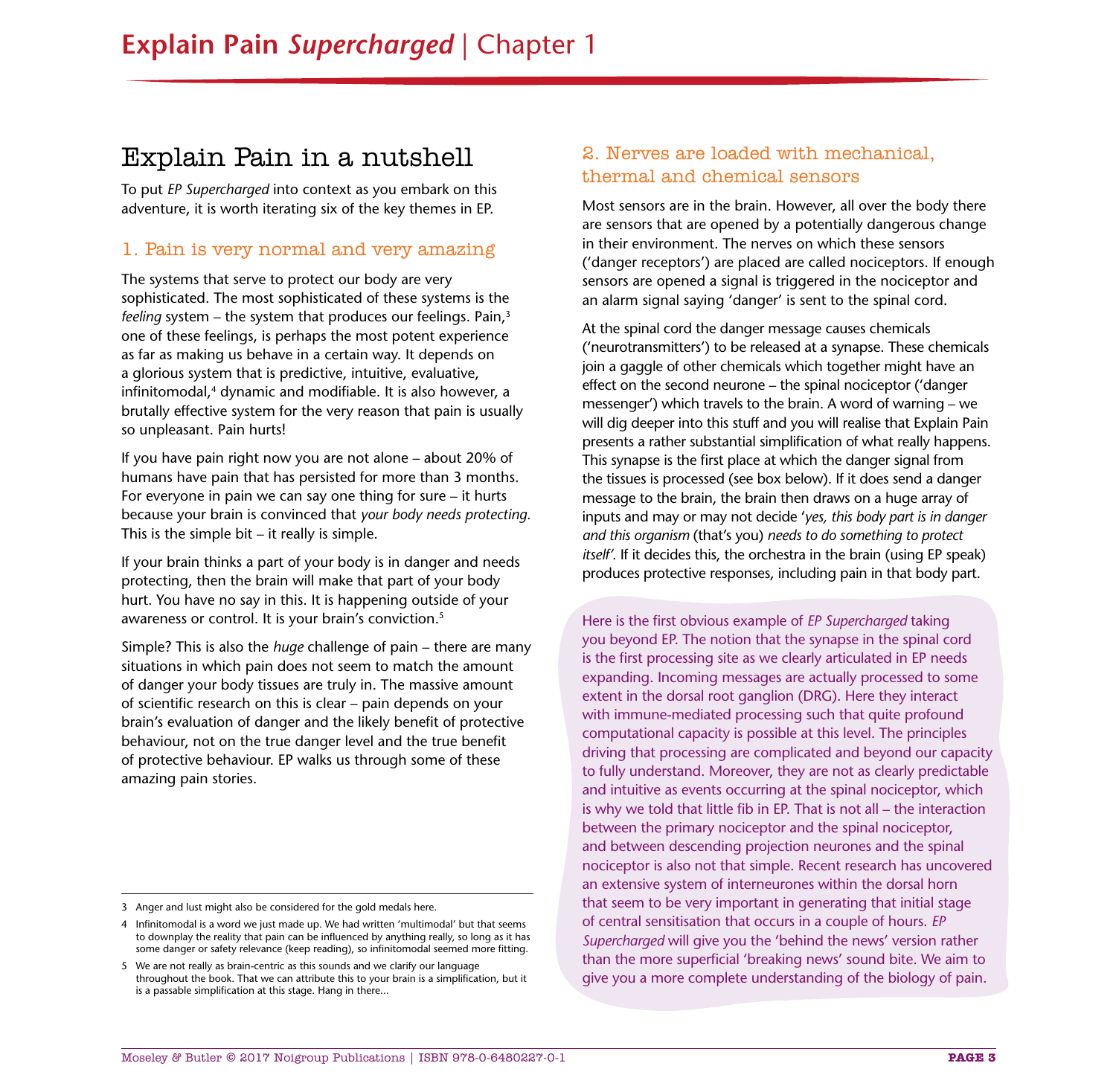#### 3. The danger detection sensors have adjustable sensitivity

If body tissue is inflamed or damaged the danger sensors become more sensitive. The pattern of sensitivity varies according to the type of tissue involved. EP describes these variabilities and some of the characteristic patterns that emerge depending on where the danger sensors are located (muscle, skin, nerve, etc).

#### 4. The danger transmission system has adjustable sensitivity

The sensitivity of spinal neurones that carry danger messages to the brain can also increase. EP covers the basics of this sensitivity change, which results in allodynia and hyperalgesia, hallmarks of central sensitisation. If pain persists, then we see changes in the brain too – the networks of brain cells that produce pain – or an immune response or a movement response – become more sensitive. It is, as we say in EP, as though the orchestra in the brain is stuck on the pain tune [EP78-79].

Remember that *any credible evidence of danger* to body tissue triggers protection. If the brain networks that actually produce pain become more sensitive, then *all* of the cues have a larger effect on pain – the thoughts, beliefs, movements, behaviours, sights, sounds, smells etc. etc. They have a larger effect on other protective outputs as well. Think of this as an internal protection meter, the level of which determines protective outputs.

#### 5. Pain is just one of our protective systems

There are many protective systems – others include the sympathetic, motor, immune and cognitive systems. They all work together, influencing each other, changing the way our body works, the way we feel, all in an orchestrated attempt to move us out of a dangerous situation and help us learn and heal as quickly as possible.



*Figure 1.3 The Twin Peaks Model from Explain Pain [1]*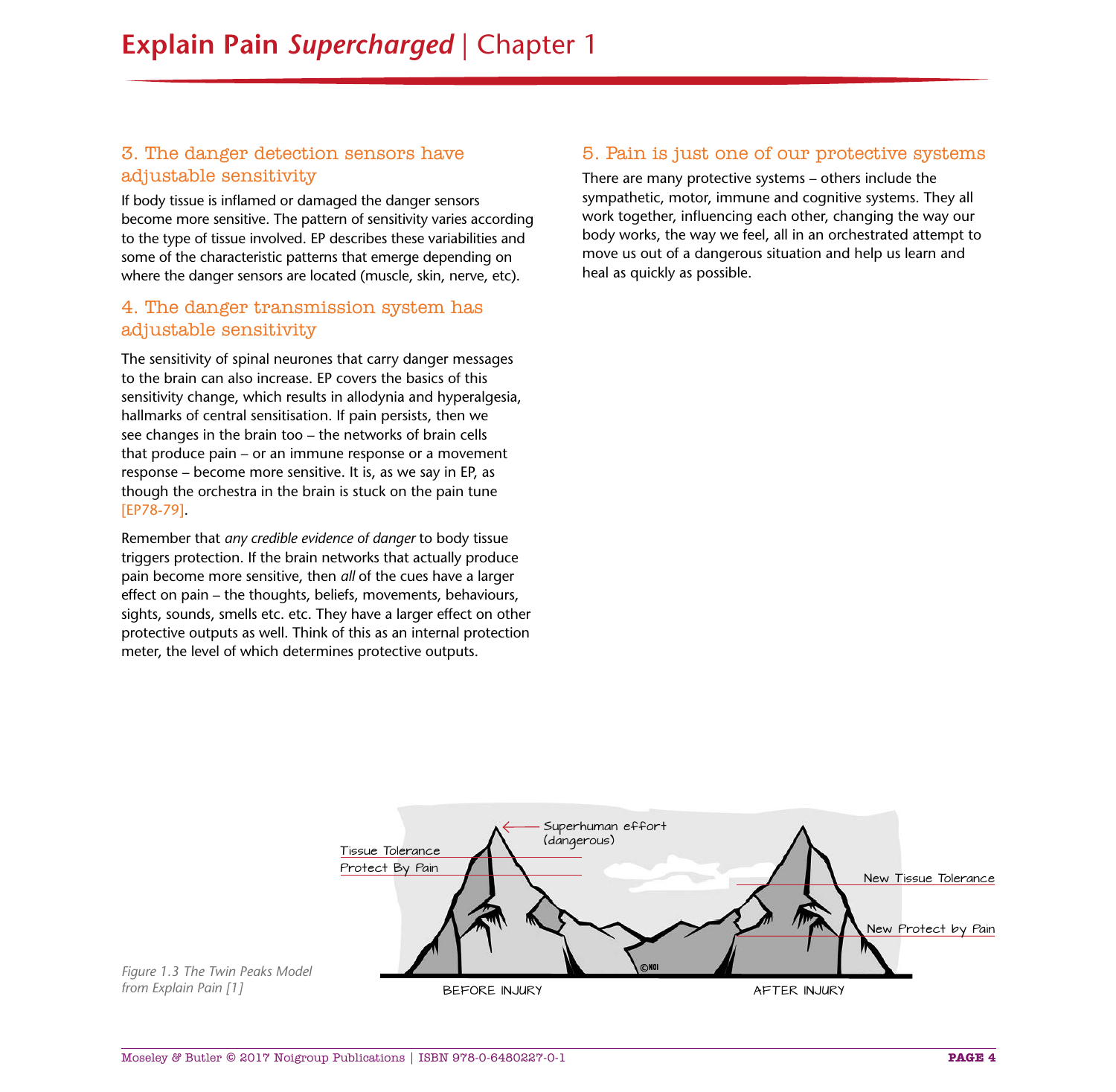#### 6. Complex problems sometimes need complex solutions!

There is a range of methods of engaging with the process of recovery. EP talks about the orchestra model and we expand on that model in this book. It also discusses the 'onion skin model', in which nociception is integrated with attitudes, beliefs, behaviour – and all of these influence pain.

In our experience, there are usually no quick fixes for chronic pain,<sup>6</sup> but there are slow fixes that require patience, persistence, courage and coaching. The tried and tested route to recovery is centred around threat identification and graded exposure. Threats can hide in very difficult to spot places. Graded exposure is not rocket science, but it is also not unimodal. Graded exposure has historically been confined to physical upgrading only, but we think that this must change and our view on this is supported by the vast body of scientific data. Now that we know pain is infinitomodal, to presume a solely physical graded exposure is daft. It requires merging with the complexity of context, and for us the most powerful and liberating context of all is knowledge.

In EP the Twin Peaks Model (Figure 1.3) captures the idea of graded exposure and it is the figure that most often has tongues wagging (in a good way). Before injury, the buffer between the 'protect by pain' line and 'tissue tolerance' line is far smaller than the buffer after injury. Here, our bioplastic bodies have lifted protection and pain is just one of our enhanced protective systems.

These six themes are elaborated and expanded in *EP Supercharged* where you will recognise them as Target Concepts – integral parts of an Explain Pain intervention.

## The bio-revolution revs up!

Finally, we heartily welcome you to *EP Supercharged*. We really hope that as you read you feel part of something bigger, you feel part of a kind of revolution – something we called a 'neuro-revolution' in 2003, but what we now realise is more like a '*bio*-revolution'. This revolution is resulting in fundamental and wide-reaching changes in the way that pain is managed and treated around the world. The revolution is injecting significant and true hope into the lives of millions of people suffering from pain. What is more, it is transforming their lives – slowly but surely.

As you read, remember that the power behind the revolution lies in the hands of the large number of people slowly uncovering the mysteries of human experience and behaviour – the scientists. It lies in the hands of the rapidly growing group of clinicians who have moved beyond their comfort zone and embraced the complexity of human experience and behaviour. Most of all though, the power of the revolution lies in the hands of the vast number of people who can now say, after weeks, months, years or decades of pain, that they get it and that they have switched paths from a downward spiral of pain and suffering to a slow and steady road to recovery. We receive dozens of emails every week from people telling this kind of story. They are all different – occasionally miraculous overnight recoveries, to weeks, months or even years of gradual improvement, but every single story reminds us how lucky we are to be researchers, clinicians and educators in the pain field at this moment in history.

So, read on fearless adventurer and Supercharge yourself...

**¡Viva la (bio) Revolución!** 

<sup>6</sup> Although the idea of radical/rapid conceptual change is becoming more viable (Chapter 5).